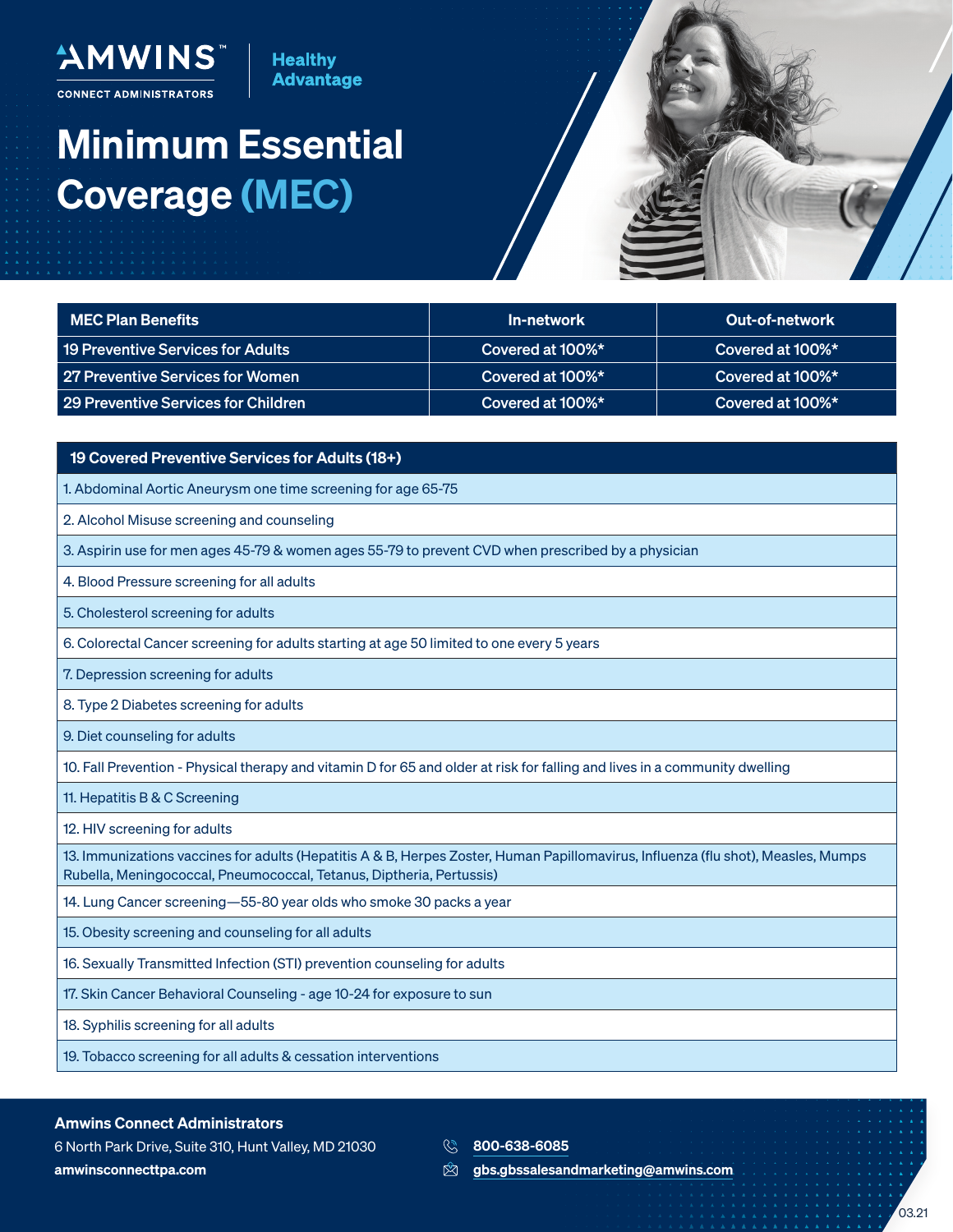27 Covered Preventive Services for Women, Including Pregnant Women

1. Anemia screening on a routine basis for pregnant women

2. Aspirin for Preeclampsia prevention

3. Bacteriuria urinary tract or other infection screening for pregnant women

4. BRCA counseling and genetic testing for women at higher risk

5. Breast Cancer Mammography screenings every year for women age 40 and over

6. Breast Cancer Chemoprevention counseling for women

7. Breastfeeding comprehensive support and counseling from trained providers, as well as access to breastfeeding supplies, for pregnant and nursing women. Non-network services will be payable as network services

8. Cervical Cancer screening

9. Chlamydia Infection screening

10. Contraception: Food and Drug Administration— approved contraceptive methods, sterilization procedures, and patient education and counseling, not including abortifacient drugs

11. Domestic and interpersonal violence screening and counseling for all women

12. Fall Prevention—Physical therapy and vitamin D for 65 and older at risk for falling and lives in a community dwelling

13. Folic Acid supplements for women who may become pregnant when prescribed by a physician

14. Gestational diabetes screening

15. Gonorrhea screening for all women

16. Hepatitis B & C screening for pregnant women

17. Human Immunodeficiency Virus (HIV) screening and counseling

18. Human Papillomavirus (HPV) DNA Test: HPV DNA testing every 3 years for women with normal cytology results who are 30 or older

19. Lung Cancer screening—55-80 years old who smoke 30 packs a year

20. Osteoporosis screening over age 60

21. Routine prenatal visits for pregnant women

22. Rh Incompatibility screening for all pregnant women

23. Skin Cancer Behavioral Counseling—for ages 10-24

24. Tobacco Use screening and interventions for all women, and expanded counseling for pregnant tobacco users

25. Sexually Transmitted Infections (STI) counseling

26. Syphilis screening

27. Well-woman visits preventive services to obtain recommended